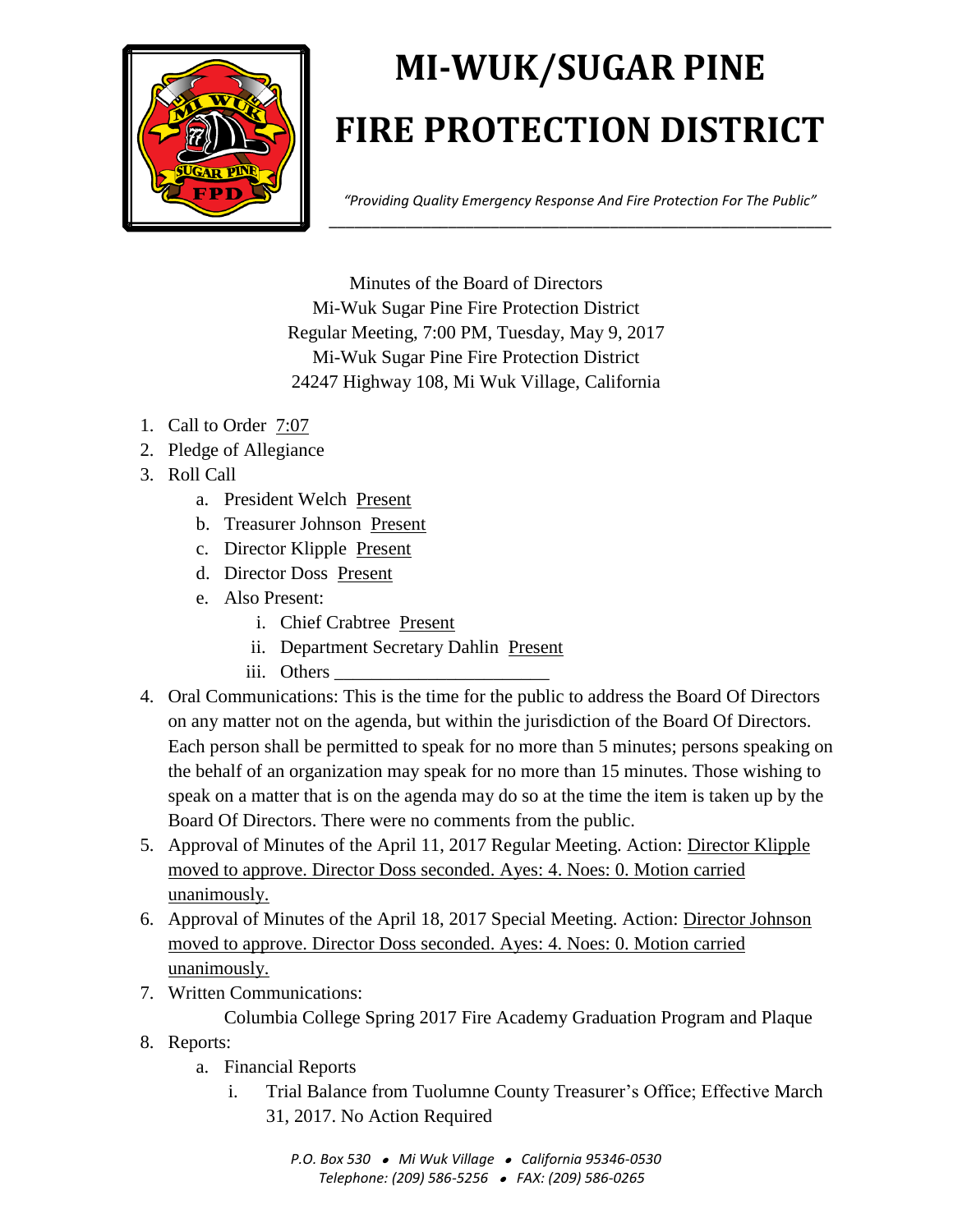- ii. Budget Status Report from Tuolumne County Treasurer's Office; Effective March 31, 2017. Action: Director Johnson moved to approve. Director Klipple seconded. Ayes: 4. Noes: 0. Motion carried unanimously.
- iii. Expenses by Check and Credit Card; MWSP Quick Books; Effective March 31, 2017. No Action Required
- b. Auxiliary Report: Sherry Blake, MWSPFPD Auxiliary President reported to the board and provided a written copy for the meeting record.
- c. Community Assistance Support Team (CAST) Report: Tim Wallace was not present.
- d. Highway 108 FireSafe Council Report; Director Johnson was not able to attend.
- e. Shift Reports; Captain Collier did not have a report.
- f. Chief's Report; Larry Crabtree, Fire Chief reported to the board and provided a written copy for the meeting record.
- g. Strategic Plan Update; Larry Crabtree, Fire Chief, presented the workplans from the Operational and Integration Committee and the Fiscal Planning Committee.

At this time President Welch moved up agenda item 'j' and then returned to item 'h' and the remainder of the agenda.

- h. District Budget Committee; Budget Workshop; Director Johnson reported that the committee met and created a spreadsheet that combines the FY15/16 budget with account descriptions. Chief Crabtree went over this and the Budget Status reports in detail to aid the board members in reading and understanding District finances and County reports.
- i. District Policies & Procedures Committee; Director Doss. The committee did not meet.
- j. Swearing in and badge pinning of new Fire Fighters; Chief Crabtree swore in Intern Firefighters Staley and Cisneros. Family members pinned their badges.
- 9. Action Items:
	- a. Resolution 2017.05.09.1 Intention To Levy Assessments For FY 2017-18, Preliminarily Approving Engineer's Report, And Providing For Notice Of Hearing on June 13, 2017 For The Mi-Wuk/Sugar Pine Fire Protection District Fire Suppression And Protection Services Assessment. Director Johnson moved to approve the resolution. Director Doss seconded. Ayes: 4. Noes: 0. Motion carried unanimously.
	- b. Possible revision to Policy and Procedures Administrative Manual: Chapter 2.18 Appendices due to minimum wage law. Director Johnson addressed the board on the need to restructure the wages and pay scales of the Districts hourly employees. No action was taken.
	- c. Strategic Plan Operational Integration Committee Work Plan; Chief Crabtree. Director Doss moved to approve. Director Johnson seconded. Ayes: 4. Noes: 0. Motion carried unanimously.